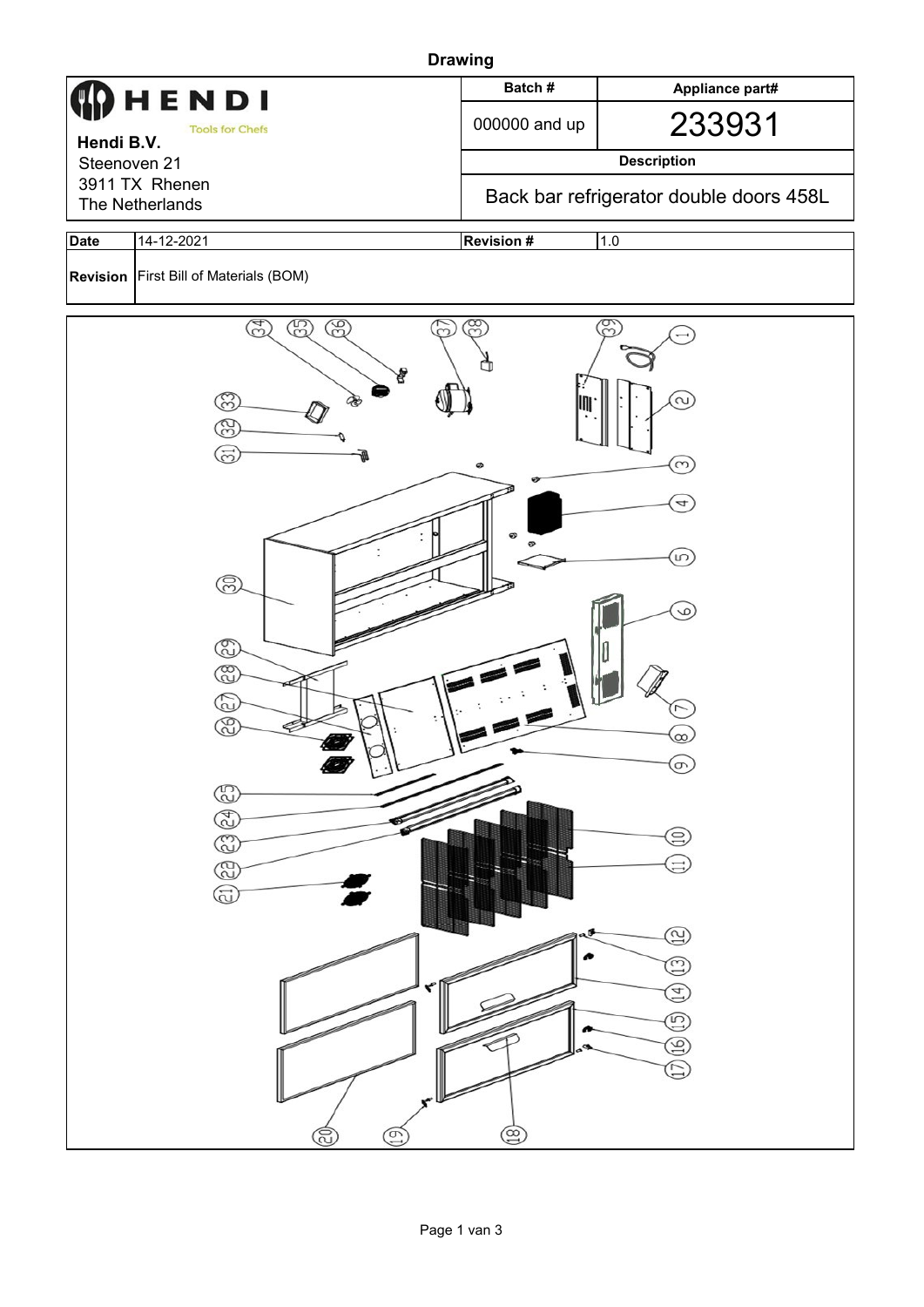| HENDI                  |                                               |                  | Batch#                                  | Appliance part#                |                |  |
|------------------------|-----------------------------------------------|------------------|-----------------------------------------|--------------------------------|----------------|--|
| <b>Tools for Chefs</b> |                                               |                  | 000000 and up                           | 233931                         |                |  |
|                        | Hendi B.V.                                    |                  |                                         |                                |                |  |
| Steenoven 21           |                                               |                  | <b>Description</b>                      |                                |                |  |
|                        | 3911 TX Rhenen                                |                  | Back bar refrigerator double doors 458L |                                |                |  |
|                        | The Netherlands                               |                  |                                         |                                |                |  |
| <b>Date</b>            | 14-12-2021                                    | <b>Revision#</b> |                                         | 1.0                            |                |  |
|                        | <b>Revision</b> First Bill of Materials (BOM) |                  |                                         |                                |                |  |
| Item                   | <b>Description</b>                            | Part#            | Quantity                                | <b>Remark</b>                  | <b>Picture</b> |  |
| 1                      | Power cord                                    | 953877           |                                         |                                |                |  |
| 2                      | Housing panel                                 | n/a              | 1                                       |                                |                |  |
| $\overline{3}$         | Feet                                          | 953853           | 4                                       |                                |                |  |
| 4                      | Condensor                                     | n/a              | 1                                       |                                |                |  |
| 5                      | Fan bracket                                   | n/a              | 1                                       |                                |                |  |
| 6                      | Front panel                                   | n/a              | 1                                       |                                |                |  |
| $\overline{7}$         | Digital controller                            | 953976           | 1                                       |                                |                |  |
| 8                      | Evaporator cover                              | n/a              | $\mathbf 1$                             |                                |                |  |
| 9                      | Shelf clip                                    | 953754           | 40                                      |                                |                |  |
| 10                     | Shelf (right)                                 | 954218           | 5                                       |                                |                |  |
| 11                     | Shelf (left)                                  | 954225           | $\overline{5}$                          |                                |                |  |
| 12                     | Door hinge (bottom/right)                     | 954119           | 1                                       | Incl. item 13                  |                |  |
| 13                     | Hinge sleeve                                  | nss              | 4                                       | Available as 954119 and 954249 |                |  |
| $\overline{14}$        | Door assembly (right)                         | 954256           | 1                                       |                                |                |  |
| 15                     | Door assembly (left)                          | 954263           | 1                                       |                                |                |  |
| 16                     | Door lock                                     | 953884           | $\overline{c}$                          |                                |                |  |
| 17                     | Door hinge (bottom/left)                      | 954249           | 1                                       | Incl. item 13                  |                |  |
| 18                     | Door handle                                   |                  | 2                                       |                                |                |  |
| $\overline{19}$        |                                               | 953822<br>954157 | $\overline{2}$                          |                                |                |  |
|                        | Door hinge (top)                              |                  |                                         |                                |                |  |
| $\overline{20}$        | Door gasket                                   | 954270           | $\overline{c}$                          |                                |                |  |
| 21                     | Fan cover                                     | n/a              | 2                                       |                                |                |  |
| 22                     | LED light (left)                              | 954171           | 1                                       |                                |                |  |
| 23                     | LED light (right)                             | 954188           | $\mathbf{1}$                            |                                |                |  |
| 24                     | Shelf holder bracket (long)                   | n/a              | 4                                       |                                |                |  |
| 25                     | Shelf holder bracket (short)                  | n/a              | 4                                       |                                |                |  |
| 26                     | Evaporator fan                                | 953778           | 2                                       |                                |                |  |
| $\overline{27}$        | Fan cover bracket                             | n/a              | $\mathbf{1}$                            |                                |                |  |
| $\overline{28}$        | Evaporator cover                              | n/a              | 1                                       |                                |                |  |
| 29                     | Evaporator                                    | n/a              | 1                                       |                                |                |  |
| 30                     | Housing                                       | n/a              | 1                                       |                                |                |  |
| 31                     | Coolant pipe                                  | n/a              | $\mathbf{1}$                            |                                |                |  |
| 32                     | <b>Dryer filter</b>                           | n/a              | 1                                       |                                |                |  |
| 33                     | Water tray                                    | n/a              | 1                                       |                                |                |  |
| 34                     | Fan blade                                     | nss              |                                         | Available as 953860            |                |  |
| 35                     | Condensor fan motor                           | 953860           | 1                                       | Incl. item 34 and 36           |                |  |
| $\overline{36}$        | Condensor fan motor support                   | nss              | 1                                       | Available as 953860            |                |  |
| 37                     | Compressor (L140CY1)                          | n/a              | 1                                       |                                |                |  |
| 38                     | <b>LED</b> driver                             | 954195           | 1                                       |                                |                |  |
| 39                     | Compressor bracket                            | n/a              | $\mathbf{1}$                            |                                |                |  |
|                        |                                               |                  |                                         |                                |                |  |
| n/a                    | -> not available                              |                  | nss                                     | -> not sold separately         |                |  |